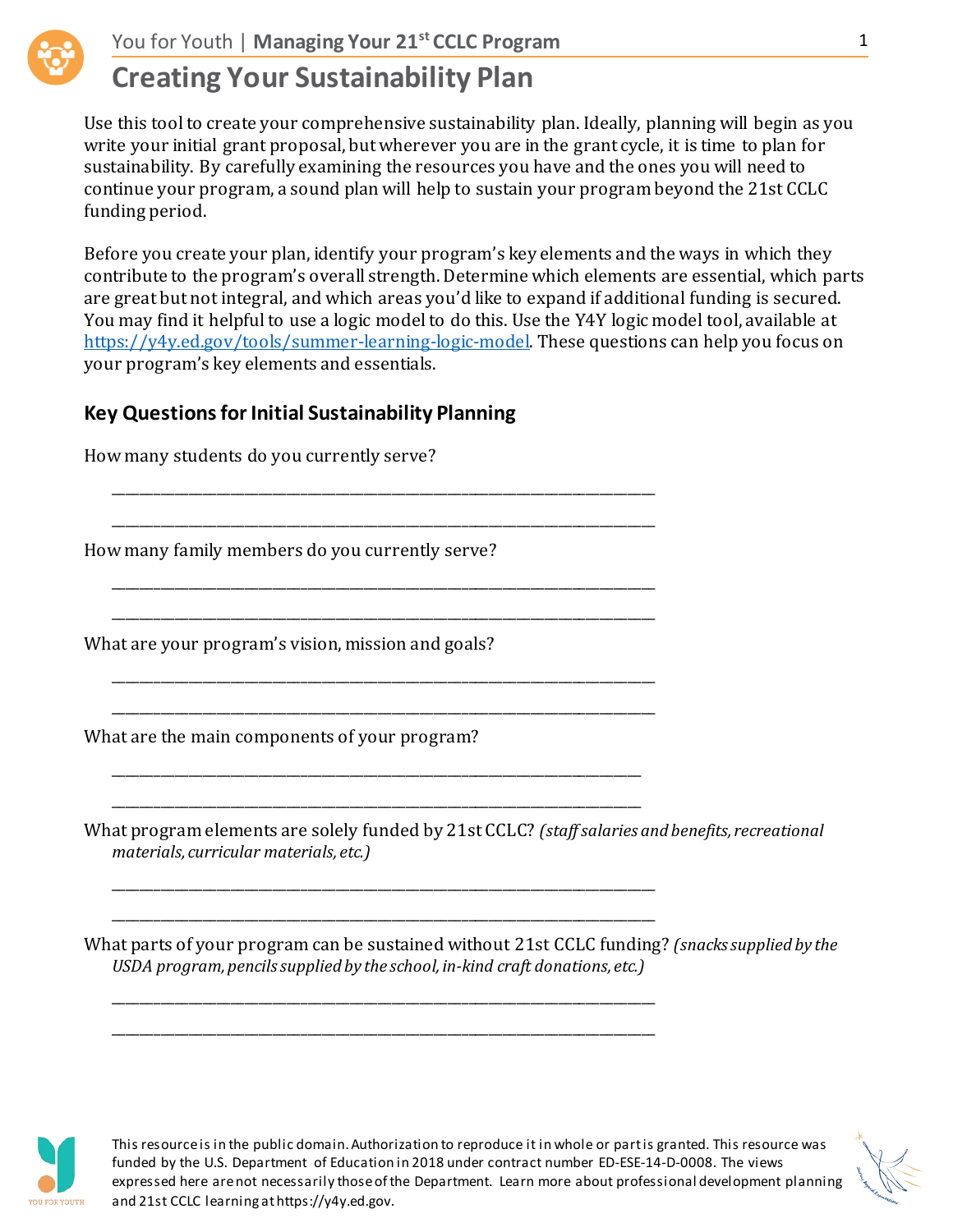

\_\_\_\_\_\_\_\_\_\_\_\_\_\_\_\_\_\_\_\_\_\_\_\_\_\_\_\_\_\_\_\_\_\_\_\_\_\_\_\_\_\_\_\_\_\_\_\_\_\_\_\_\_\_\_\_\_\_\_\_\_\_\_\_\_\_\_\_\_\_\_\_\_\_\_\_\_

\_\_\_\_\_\_\_\_\_\_\_\_\_\_\_\_\_\_\_\_\_\_\_\_\_\_\_\_\_\_\_\_\_\_\_\_\_\_\_\_\_\_\_\_\_\_\_\_\_\_\_\_\_\_\_\_\_\_\_\_\_\_\_\_\_\_\_\_\_\_\_\_\_\_\_\_\_

\_\_\_\_\_\_\_\_\_\_\_\_\_\_\_\_\_\_\_\_\_\_\_\_\_\_\_\_\_\_\_\_\_\_\_\_\_\_\_\_\_\_\_\_\_\_\_\_\_\_\_\_\_\_\_\_\_\_\_\_\_\_\_\_\_\_\_\_\_\_\_\_\_\_\_\_\_\_

\_\_\_\_\_\_\_\_\_\_\_\_\_\_\_\_\_\_\_\_\_\_\_\_\_\_\_\_\_\_\_\_\_\_\_\_\_\_\_\_\_\_\_\_\_\_\_\_\_\_\_\_\_\_\_\_\_\_\_\_\_\_\_\_\_\_\_\_\_\_\_\_\_\_\_\_\_\_

## **Creating Your Sustainability Plan**

Which partnerships can potentially assist you in sustaining your program? *(recreational partner is part of a national organization and may be a source of funding, etc.)*

Who will be on your sustainability planning team? Consider which staff, partners, planning team members and volunteers have relevant expertise.

### **Building a Sustainability Plan**

Once you have answered some of the introductory questions, identify team members to help you plan. Start with your program planning team but think about engaging other stakeholders specifically for your sustainability planning team. Consider who is vested in the success and continuation of your program, such as community partners, families, key district personnel, and others who are passionate about your program.

### **Sustainability Planning Team Membership Roster**

| Organization<br><b>Member</b> |  | Role |  |
|-------------------------------|--|------|--|
|                               |  |      |  |
|                               |  |      |  |
|                               |  |      |  |
|                               |  |      |  |

Once you form your sustainability team, start to meet and begin building a sustainability plan. Here are four basic steps your team can use.

| Step 1: Sustainability Goals                    | Indicate your program's priority areas and establish |  |
|-------------------------------------------------|------------------------------------------------------|--|
| What are you trying to achieve?                 | sustainability goals.                                |  |
| Step 2: Financial Plan                          | Look at your resources and how they should be        |  |
| How will you allocate funding to achieve your   | allocated to sustain your program.                   |  |
| goals?                                          |                                                      |  |
| Step 3: Capacity Building                       | Determine how to leverage partnerships and other     |  |
| How will you leverage resources to fill funding | resources to support and sustain your program.       |  |
| gaps for sustainability?                        |                                                      |  |
| Step 4: Long Range Strategic Planning           | Create a plan for implementation and success that    |  |
| What will you do each year to build your        | extends throughout and beyond your grant cycle.      |  |
| program and your sustainability?                |                                                      |  |

Be sure to assign action items to each team member and regularly review progress toward goals during future meetings.



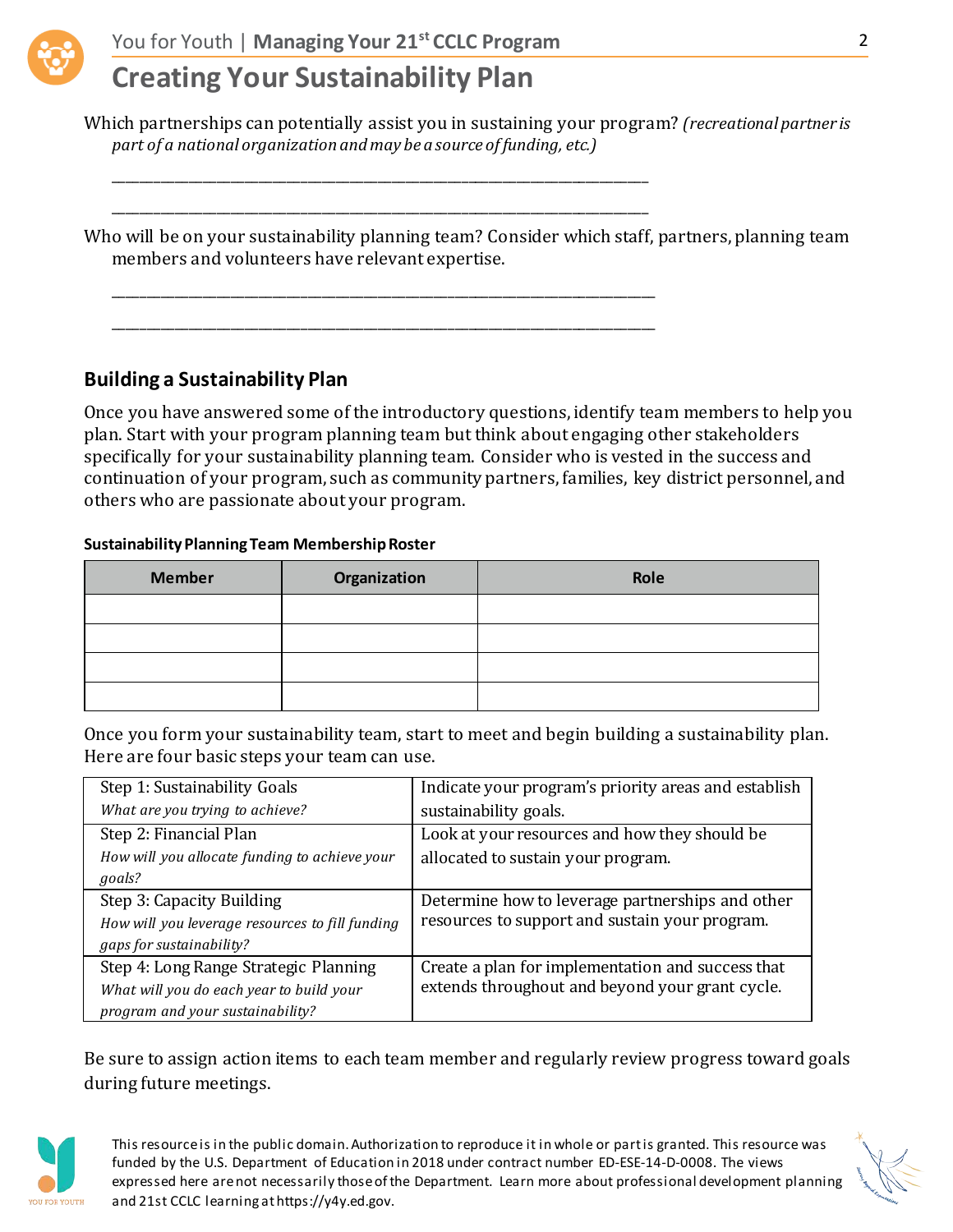

### **Step 1: Sustainability Goals**

Everyone on your sustainability team should share the same vision and agree on what you are trying to sustain. Work together to determine what the key elements of your current program are, which pieces are vital to sustain, and which pieces you would like to sustain but could continue without. It can be overwhelming to think about how to sustain a large, multifaceted program, so break it into components and approach each component individually. Use these key questions to start the conversation with your team. Be sure to take time to address important action steps that result from these conversations.

| <b>Key Questions</b>                                      |
|-----------------------------------------------------------|
| What is your vision for your program?                     |
| What are the key elements of your program?                |
| What must you sustain for your program to be viable?      |
| Ideally, what would you like to sustain?                  |
| What sustainability SMART goals do you want to establish? |
| How will you measure progress toward a viable plan?       |
|                                                           |

### **Action Steps**

| What                                           | By Whom          | When              |
|------------------------------------------------|------------------|-------------------|
| Review vision and goals w/<br>school day admin | Program Director | By next Wednesday |
|                                                |                  |                   |
|                                                |                  |                   |

#### **Notes**



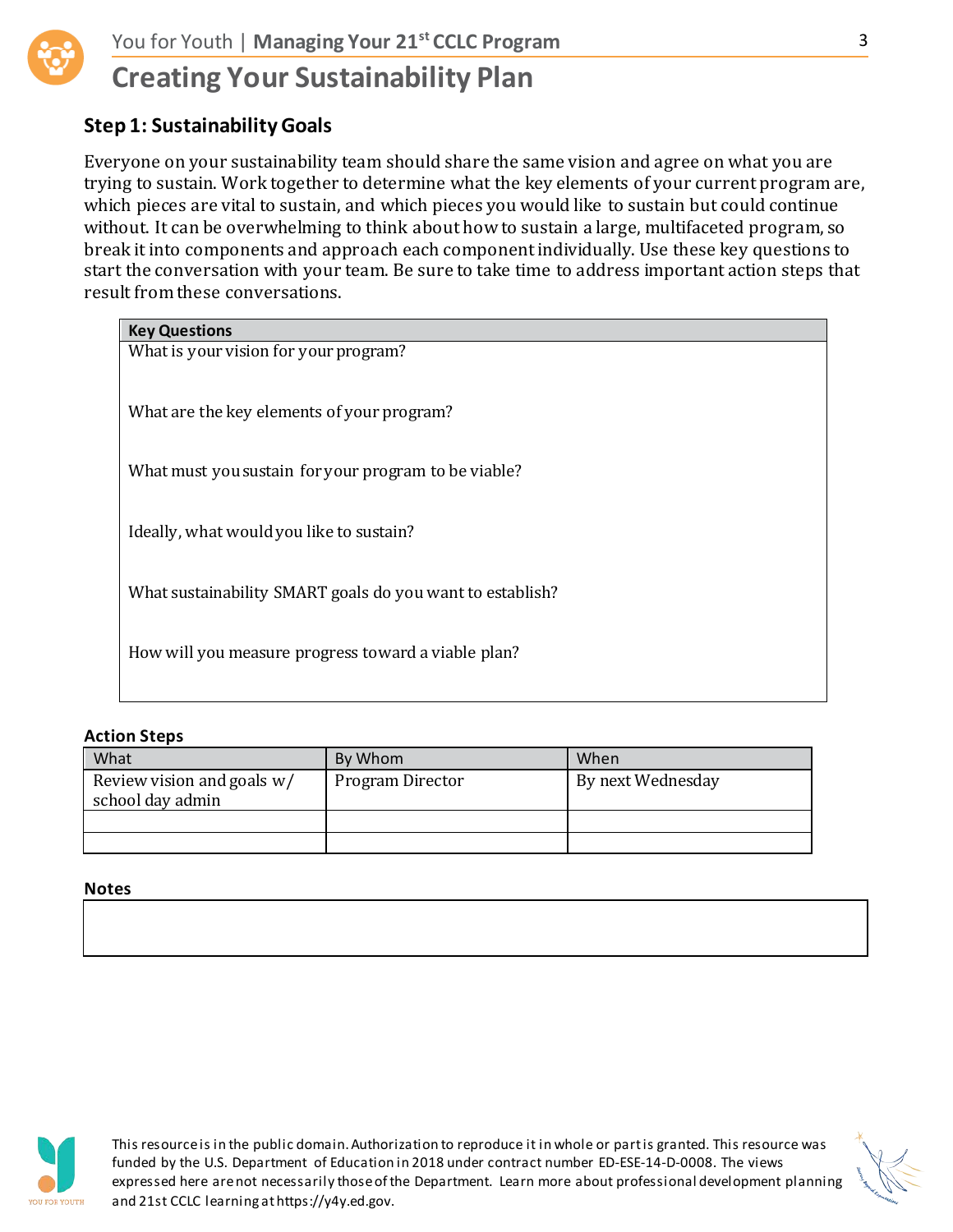

### **Step 2: Financial Plan**

Now that you know exactly what you want to sustain, calculate how much funding you need. To understand program costs, look across multiple years (if available) to get the clearest picture of expenses. Also, include expenses such as personnel benefits, facility fees and training, not just payroll and supplies. Once you have the full program cost, break out the costs for key components. Remember, you are creating a plan to address each component, so you need to know exactly what you need to sustain each component. At the same time, document any additional monetary or inkind resources and determine whether this support will continue after your grant funding ends.

Work with your sustainability team and budget office to answer the key questions below. You may want to go back to your original sustainability goals and include some of the financial information. When you finish, be sure to take time to plan action steps.

| <b>Key Questions</b>                                           |
|----------------------------------------------------------------|
| How much does your program cost?                               |
|                                                                |
| How much does each key component of your program cost?         |
|                                                                |
| How much will it cost to accomplish your sustainability goals? |
|                                                                |
| What resources do you currently have?                          |
|                                                                |
| What additional resources do you need?                         |
|                                                                |
| How do you access those funding sources?                       |
|                                                                |
|                                                                |

#### **Action**

| What                     | By Whom          | When                     |
|--------------------------|------------------|--------------------------|
| Review funding gaps with | Program Director | Next sustainability team |
| sustainability team      |                  | meeting                  |
|                          |                  |                          |
|                          |                  |                          |

#### **Notes**



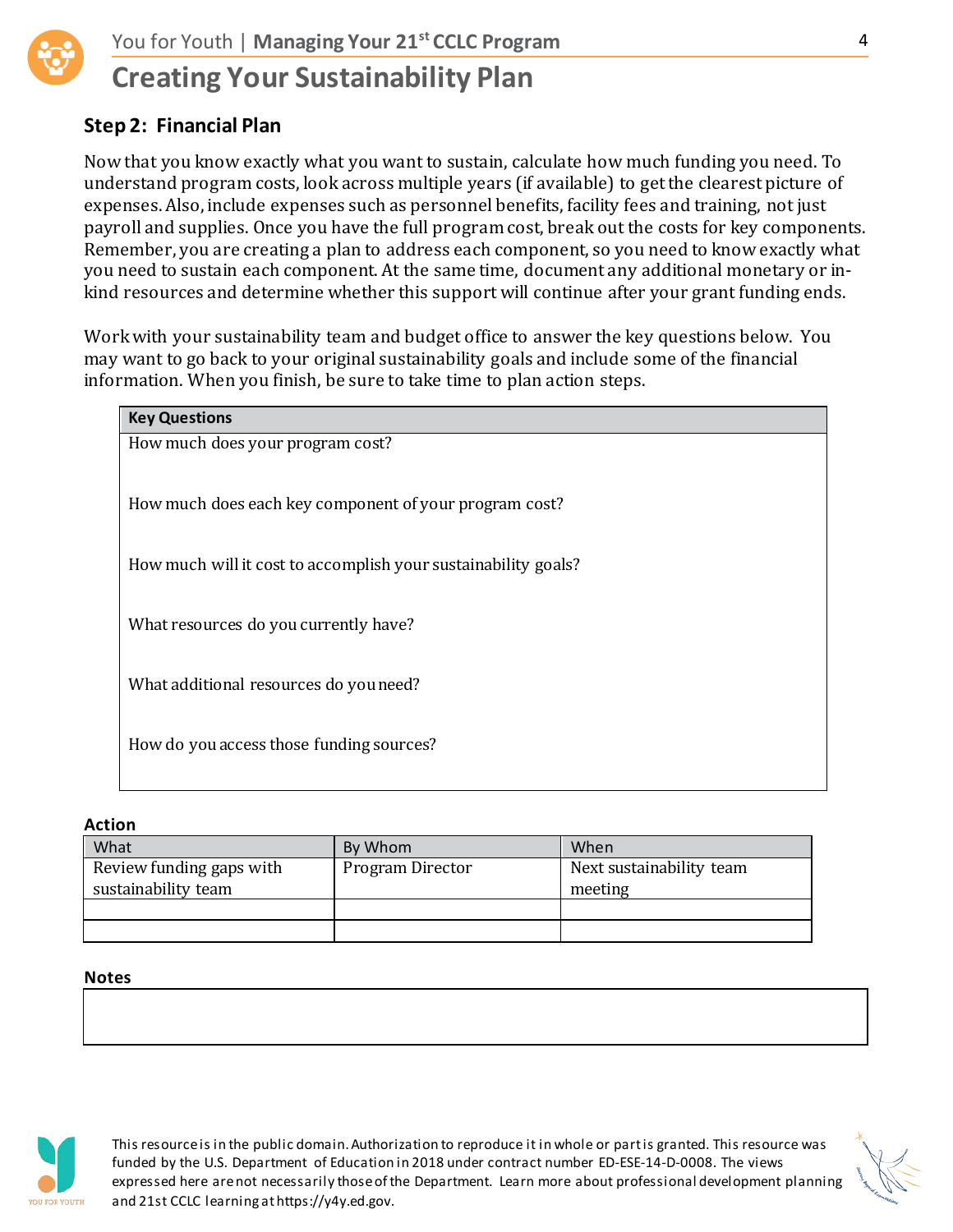## **Step 3: Capacity Building**

Now you can determine how best to accomplish sustainability. No one strategy or method will solve the complex puzzle of sustainability, so your team will need to determine the best combination of strategies to achieve your goals. In this step, you will begin exploring funding options, community support and champions, and your organizational capacity. Make this an ongoing activity as you determine the building blocks of your sustainability plan. Think about each program component and consider which strategy would work best to sustain it. For example, if a key component of your program is soccer, which costs \$1,750 a year, which partners, champions or funding sources could help? The local soccer league might not be interested if you approach them about sustaining your full program, but if you talk to them about your soccer component, they may help with in-kind instructors and supplies, or even a financial commitment.

Use the next key questions to begin targeting each component individually. Use the strengths, weaknesses, opportunities and threats (SWOT) analysis to ensure you explore all angles and possible hurdles to success. Be sure to take time to document your next action steps, as they will be vital to your sustainability success.

| <b>Key Questions</b>                                                                                                                                                                                         |
|--------------------------------------------------------------------------------------------------------------------------------------------------------------------------------------------------------------|
| What resources related to community support, key champions and organizational capacity do<br>you need to accomplish your sustainability goals?                                                               |
| What resources do you already have?                                                                                                                                                                          |
| What funding sources exist that match your program or one of its components?<br>Consider federal funding, state funding, local funding, private foundations and organizations,<br>and in-kind contributions. |
| What are your program's strengths, weaknesses, opportunities and threats?<br>Internal<br>Strengths:                                                                                                          |
| Weaknesses:                                                                                                                                                                                                  |
| External<br>Opportunities:                                                                                                                                                                                   |
| Threats:                                                                                                                                                                                                     |
| How can you build organizational capacity to leverage and address these?                                                                                                                                     |
|                                                                                                                                                                                                              |



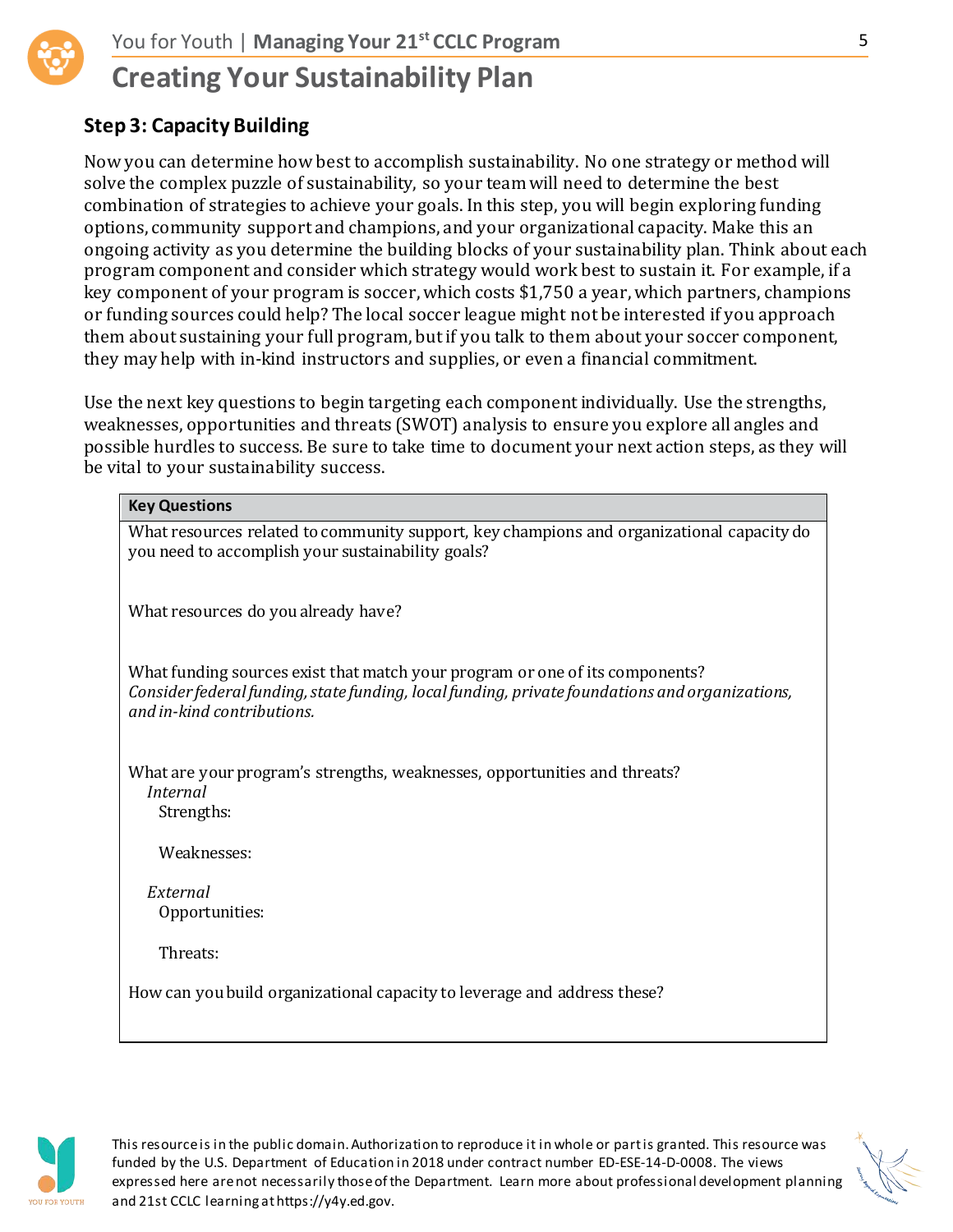

### **Action**

| What                                   | By Whom          | When                   |
|----------------------------------------|------------------|------------------------|
| Reach out to the recreation<br>partner | Site Coordinator | By the end of the week |
|                                        |                  |                        |
|                                        |                  |                        |

#### **Notes**

You can also use this funding matrix to plan how to approach and secure funding and partnerships for sustainability.

| Funding<br>Source or<br>Partner | Funding<br>Category<br>(federal, local,<br>private, etc) | <b>Their Mission</b>                                     | Needs/Component<br>Filled<br>(by the funding or<br>collaboration) | Actions to<br>Take   | Who Is<br>Responsible? |
|---------------------------------|----------------------------------------------------------|----------------------------------------------------------|-------------------------------------------------------------------|----------------------|------------------------|
| Local soccer<br>league          | ın-kind<br>contríbutíon                                  | To inspire<br>and increase<br>participation<br>ín soccer | Soccer: instructors<br>and supplies                               | Set up site<br>vísít | Bob                    |
|                                 |                                                          |                                                          |                                                                   |                      |                        |



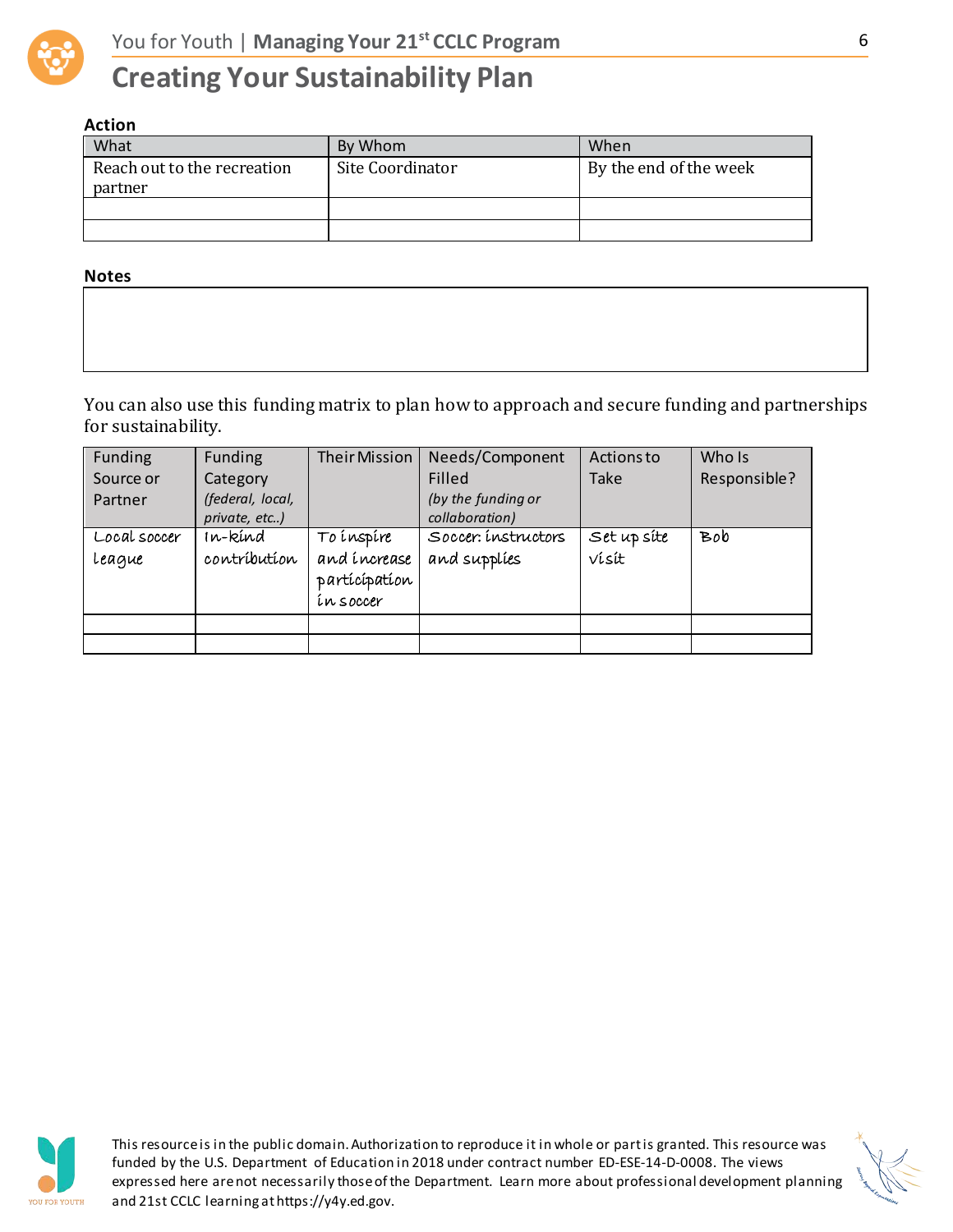

### **Step 4: Long-Range Strategic Planning**

To achieve program sustainability, look at your program with a long-range lens. Think about what you will need to do throughout your grant cycle to set your program up for success, and what you will need to do beyond the grant cycle to ensure continued success. Approach each year with a planning focus to make progress and stay on track for sustainability.

As you launch your first program year, focus on planning. You will spend much of your time developing your high-quality program. At the same time, work with your sustainability planning team to research available funding sources, map your assets, and begin your plan for the next five years. The second year, focus on building relationships with the community and your partners to ensure that they buy into your program vision and mission. Start building relationships by highlighting the many ways your program benefits the community, and drawing connections between other organizations' visions and your vision. This is a great time to recruit community members and partners onto your sustainability planning team. In year three, move toward connecting with new funding sources as you prepare for possible future funding reductions. Your sustainability team will be an integral part of year three work, and you may want to identify a subcommittee that can focus solely on identifying and securing new funds.

In years four and five, many programs experience funding reductions. To maintain your established level of programming, you will want to make up for the reductions. In year four, determine where you can make cuts without greatly disrupting programming, and know which additional or increased funding sources you have available. Your sustainability team should begin applying for funds or approaching new funding sources. If you are a school district, or you partner with a school district, discuss how to leverage district funding sources. This is a perfect time to build new, mutually beneficial partner relationships. Year five brings the focus fully onto continuation, as you typically have your largest funding reduction and prepare for the end of your grant. You will need to formalize agreements with partners and any available local supports, and line up all additional funding opportunities. If you can apply for a new 21st CCLC or other grant, this is the time to do so. Your team should finalize the sustainability plan, which includes determining what program components can be sustained at this time.

As you close year five and enter year six, you will begin to implement your sustainability plan. Ideally, strong partnerships, leveraged local funds, and new grants and other funding sources will cover the budget for your sustained 21st CCLC program. Remember — even though you made it to year six successfully, you can't stop planning. Your sustainability plan should be an ongoing, working document that always looks five years ahead. Maintain planning momentum and keep your program sustained!

The following chart can help you begin planning. With your program team, consider which program components are currently funded with 21st CCLC funds and by other sources (including in-kind), which are not funded/need funding, and which strategies or funding sources could help. In years one through three, few components may need funding, but as you look toward the final grant years, some components may not be covered by 21<sup>st</sup> CCLC funds. Note your planning focus in the strategy column for each year, and determine the best strategies to accomplish your sustainability planning goals.